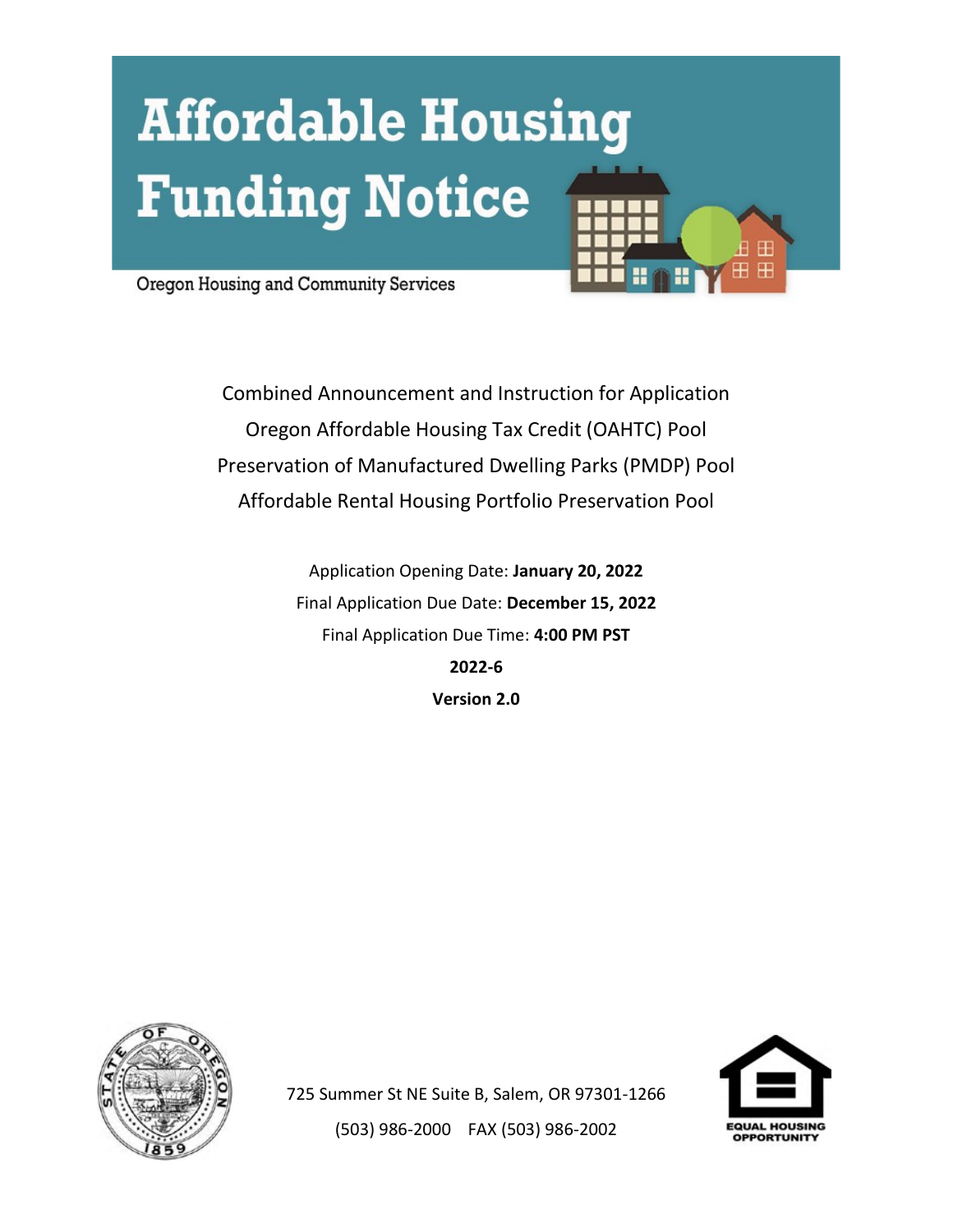# Contents

| Non-Competitive Funding Resource Pool Application Instructions 2022-6v2<br>Page 2 of 20 |
|-----------------------------------------------------------------------------------------|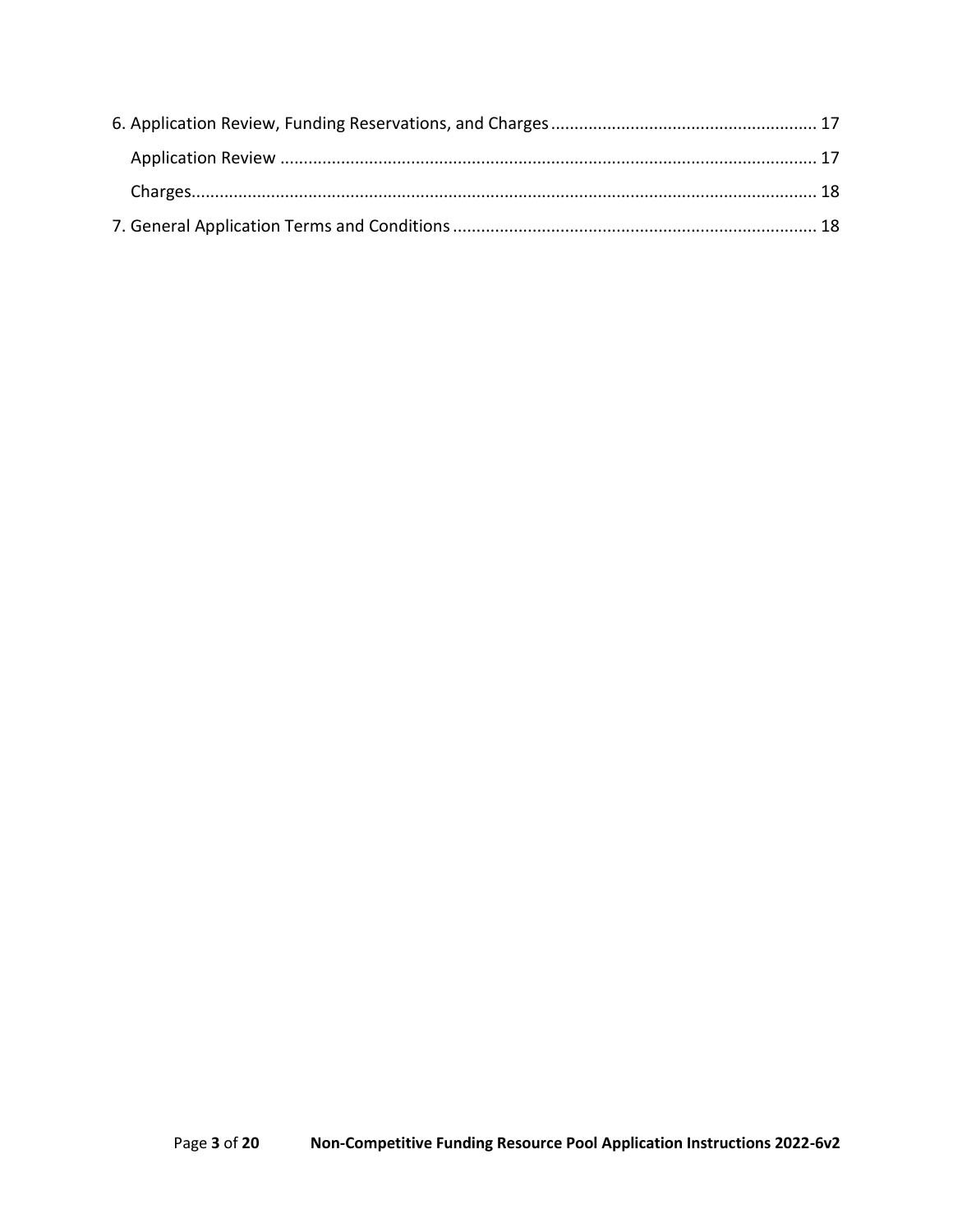# <span id="page-3-0"></span>**1. Affordable Rental Housing Non-Competitive Funding Resources**

#### <span id="page-3-1"></span>**Application Instructions Document Purpose**

This document ("Application Instructions") sets forth instructions for applying to receive a conditional reservation of OHCS Affordable Housing Rental Division (ARHD) non-competitive pool resources, as well as certain requirements relating to the use of such resources. These resources are designed to create and preserve safe, sanitary, and affordable housing for low-income Oregonians. The resources provided through these funding pools are available to eligible affordable housing projects on a "first to apply, first to be reviewed for funding" basis for as long as the pools remain open and for as long as funding remains available. OHCS may from time to time choose to extend the expressed open availability period of a pool or pools included in this document as OHCS determines necessary.

These Application Instructions specify the eligible activity for each funding resource available as well as general requirements that apply to all eligible activities. Specific requirements and instructions for each eligible activity and funding source are listed below in the Subsections 1.3 and 1.4 and where specifically noted elsewhere in these Application Instructions.

#### <span id="page-3-2"></span>**Definitions**

**Acquisition Project** means any acquisition of affordable housing beyond what is included in the definition of **Preservation** below.

**Affirmatively Furthering Fair Housing ("AFFH")** is a provision of the 1968 Federal Fair Housing Act that legally requires all federal departments and agencies, as well as grantees of federal funding, to administer their programs and activities relating to housing and urban development in a manner that affirmatively furthers the purposes of the Fair Housing Act. The Fair Housing Act has two main objectives – (i) to prevent discrimination in the sale, rental, and financing of housing based on race, color, national origin, religion, sex, familial status, and disability and (ii) to reverse housing segregation. Accordingly, AFFH helps to facilitate these objectives. Specifically, as enforced by the U.S. Department of Housing and Urban Development ("HUD"), AFFH addresses disparities in housing needs and in access to opportunity based on protected characteristics by (i) replacing segregated living patterns with integrated and balanced living patterns that foster inclusion, (ii) transforming racially and ethnically concentrated areas of poverty into areas of opportunity, and (iii) ensuring compliance with civil rights and fair housing laws.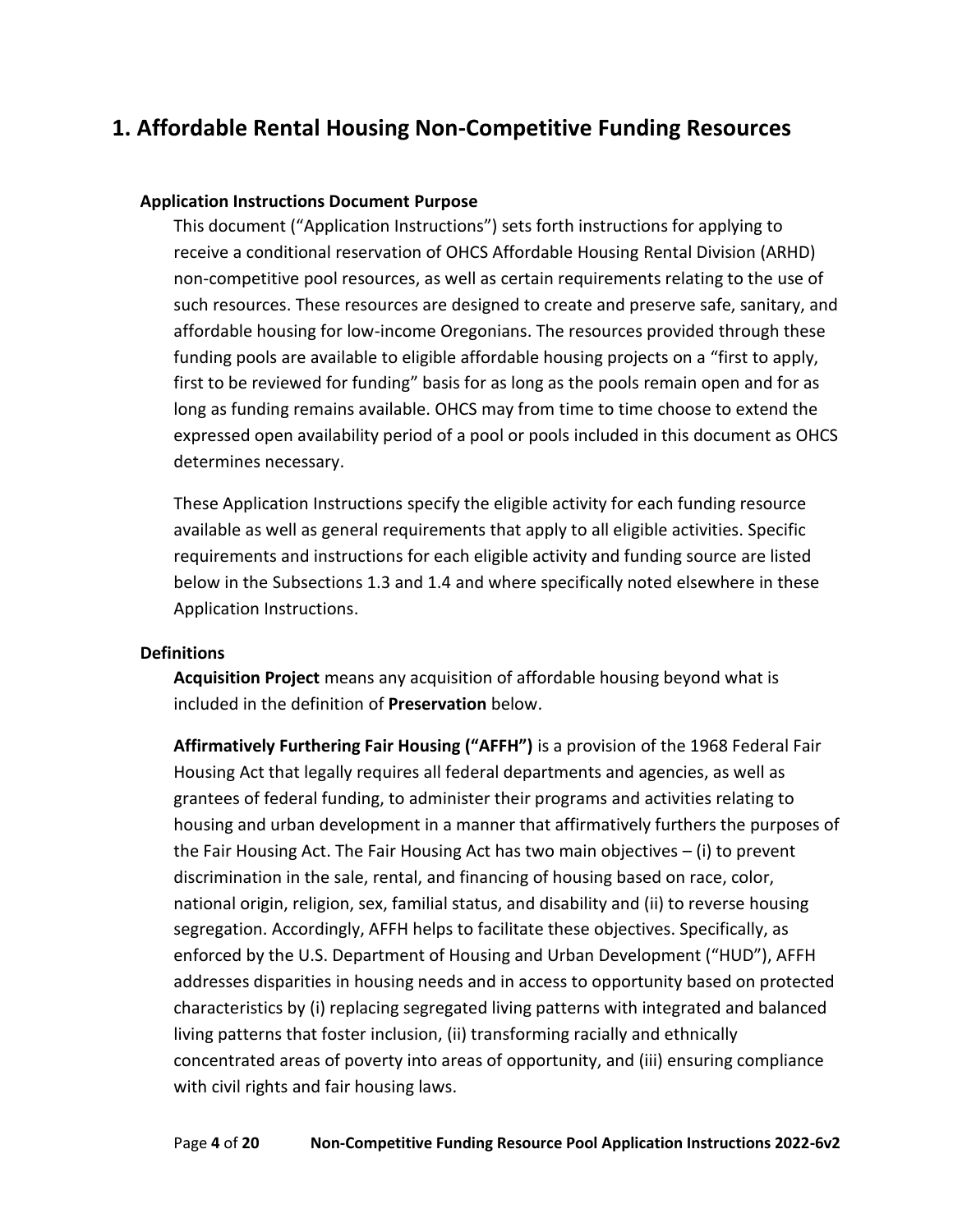**Affordable Housing** To be considered affordable housing, Projects must restrict Project rents and must restrict tenant incomes at or below 80% of the area median income ("AMI"), as determined by HUD. A list of current income and rent limits can be found by visiting the link "Income and Rent Limits" under the "Housing Compliance" tab located on OHCS' homepage found at: [https://www.oregon.gov/ohcs/compliance](https://www.oregon.gov/ohcs/compliance-monitoring/Pages/rent-income-limits.aspx)[monitoring/Pages/rent-income-limits.aspx](https://www.oregon.gov/ohcs/compliance-monitoring/Pages/rent-income-limits.aspx)

**Affordability Restriction** means a limit on rents that a property owner may charge at a participating property or a limitation on the use of a participating property as set forth in a contract.

**Agreement Documents** means the funding documents that outline the contractual agreement between OHCS and the Project owner concerning the requirements for the Project to qualify as affordable housing, the final form of which must be satisfactory to OHCS, in consultation with the Oregon Department of Justice.

**Allocation** means any funding allocated through these Application Instructions.

**Annual rate** means the annual interest rate specified on the note, and not the annual percentage rate, if any, disclosed to the Applicant to comply with the Federal Truth in Lending Act.

**Applicant** means a person or entity submitting an application responsive to these Application Instructions.

**Dwelling unit** means a structure or the part of a structure that is used as a home, residence or sleeping place by one person who maintains a household or by two or more persons who maintain a common household. In the case of a person who rents a space for a manufactured dwelling or recreational vehicle or a person who rents moorage space for a floating home, but does not rent the home, "Dwelling unit" means the space rented and not the manufactured dwelling, recreational vehicle, or floating home itself. See ORS 90.100(12).

**Finance charge** means the total of all interest, loan fees, and interest on any loan fees financed by the lending institution, and other charges related to the cost of obtaining credit.

**Grantees** means Applicants, if any, to whom OHCS awards a Reservation of Funding ("Reservation") contingent on the satisfaction of terms and conditions set forth in the Reservation and Conditions Letter ("RCL").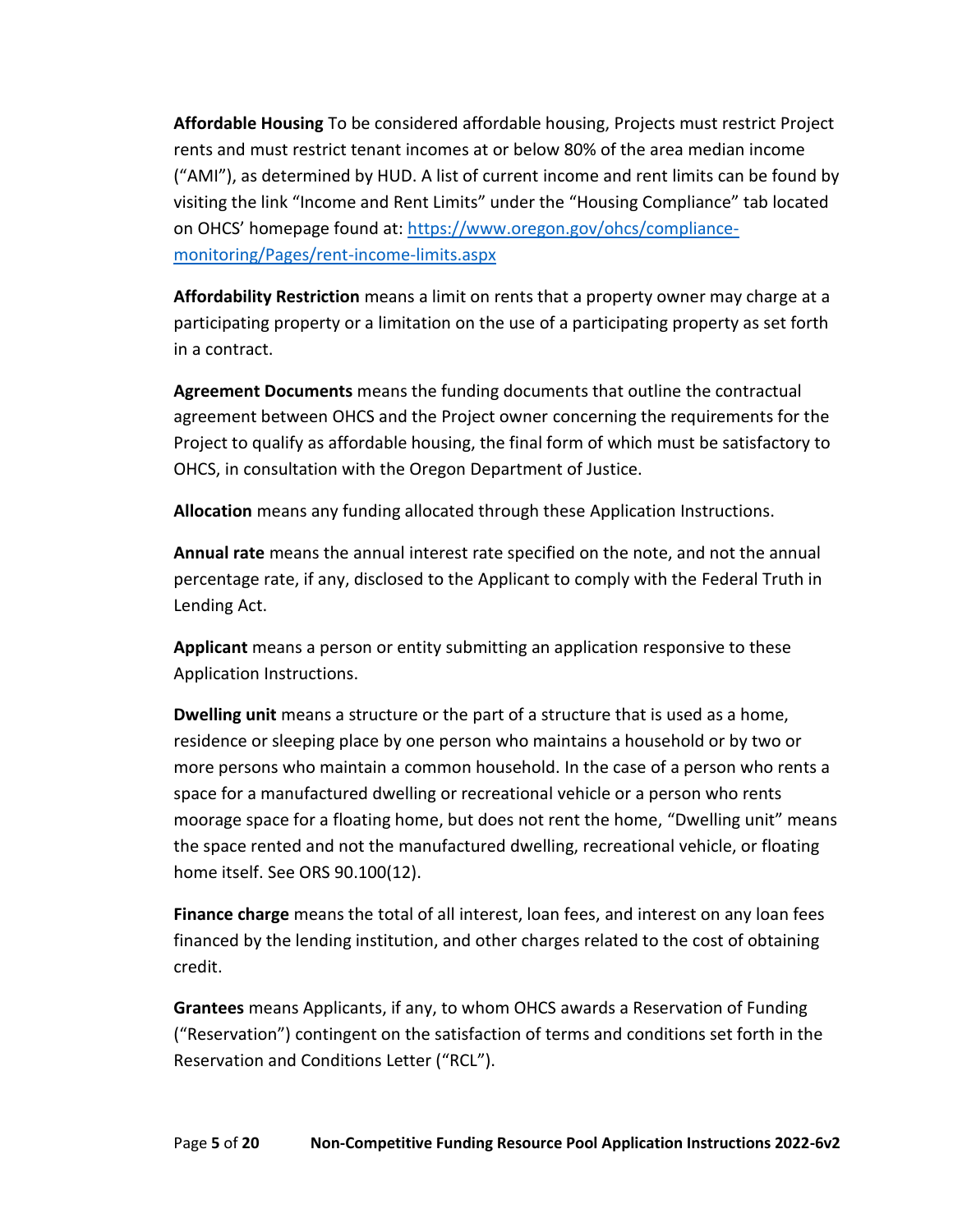**Lending institution** means any insured institution, as that term is defined in ORS [706.008 \(Additional definitions for Bank Act\),](https://www.oregonlaws.org/ors/706.008) any mortgage banking company that maintains an office in the State or any community development corporation that is organized under the Oregon Nonprofit Corporation Law.

**LIHTC** means the Low-Income Housing Tax Credit.

**Local Unit of Government** means a city, county, special service district, metropolitan service district created under ORS chapter 268, or political subdivision of the State.

**Manufactured Dwelling Park** means any place where four or more manufactured dwellings are located within 500 feet of one another on a lot, tract or parcel of land under the same ownership, the primary purpose of which is to rent or lease space or keep space for rent or lease to any person for a charge or fee paid or to be paid for the rental or lease or use of facilities or to offer space free in connection with securing the trade or patronage of such person.

**NOFA** means Notice of Funding Availability.

**Nonprofit corporation** means a corporation that is exempt from income taxes under section 501(c)(3) or (4) of the Internal Revenue Code as amended and in effect on January 1, 2022.

## **OHCS Guidelines** can be found online at

https://www.oregon.gov/ohcs/development/Pages/grants-tax-credit-programs.aspx. For the purposes of this NOFA, applicable guidelines include but are not limited to the 2016 General Policy & Guideline Manual ("GPGM"), 2016 General Housing Account Program ("GHAP") manual, 2021 Oregon Affordable Housing Tax Credit Program Manual ("OAHTC"), MWESB/SDVBE 2021 Compliance Manual, and the Core Development Manual ("CDM") version 3.1.

**OHCS Portfolio** means any affordable housing projects previously funded in whole or in part by OHCS and currently within OHCS's portfolio for monitoring compliance with program requirements.

**OHCS Risk Rating** means the internal score the OHCS Portfolio Administration and Compliance Section gives to a property to indicate that property's compliance with OHCS requirements.

#### **Preservation** means: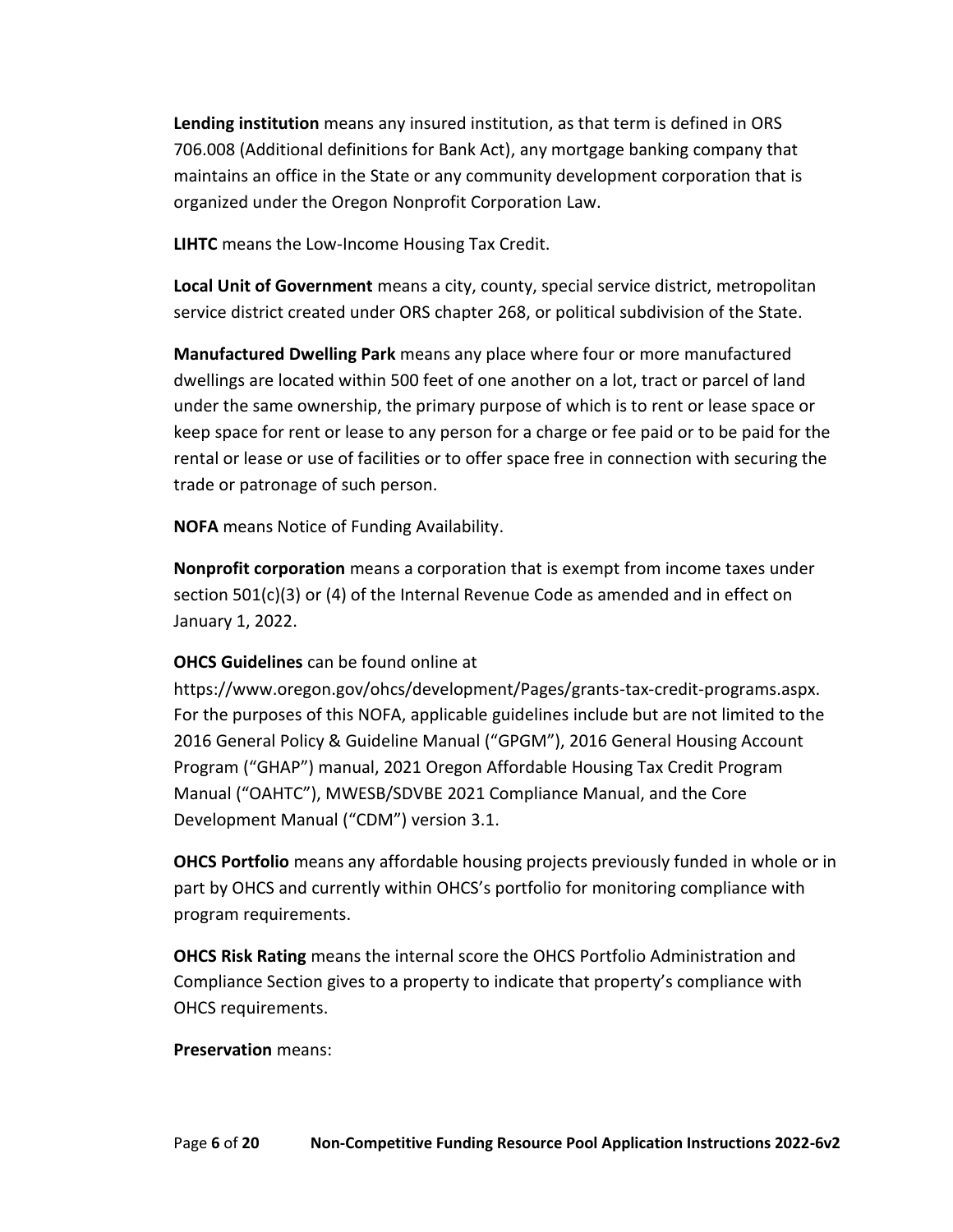- a. For the OAHTC Pool (see Section 2 below), to qualify as preservation the proposed project must have at least 25% of its units covered by Federal projectbased rental assistance from either HUD or USDA RD.
- b. For the Preservation Pool, preservation of existing affordable housing at risk of loss through expiration of affordability or due to issues arising from physical condition.
- c. For Manufactured Dwelling Park projects, maintaining the affordability of existing manufactured dwelling parks.

**Procorem™ WorkCenter** is a secure portal technology solution developed by ProLink Solutions™ to help facilitate a more robust collaboration and communication model for all Applicants and future housing partners. The Procorem™ WorkCenter provides a series of functionality to help facilitate this model by including a repository for electronic document submission, a task management and tracking tool, an events calendar and communication features.

**Project** means a specific affordable housing development sponsored by a sponsoring entity involving the construction, acquisition and rehabilitation, or preservation of housing for lower income Oregonians.

**PuSH** means preservation of publicly supported housing properties facing expiration of OHCS affordability restrictions and/or rental assistance from HUD or the U.S. Department of Agriculture ("USDA") Rural Development ("RD") Program and that are subject to an opportunity for a governmental entity to offer to purchase up to 36 months prior to withdrawal; and included in a statewide inventory database of publicly supported housing that is established and maintained by OHCS and known as the Oregon Affordable Housing Inventory ("OAHI").

**Qualified borrower** means any borrower that is a sponsoring entity and that has a controlling interest in the real property that is financed by a qualified loan. A controlling interest includes a controlling interest in the general partner of a limited partnership that owns the real property.

## **Qualified loan** means:

A loan that meets the criteria stated in ORS 317.097(5) or that is made to refinance a loan that meets the criteria described in ORS 317.097(5); or

The purchase by a lending institution of bonds, as defined in ORS 286A.001, issued on behalf of the Housing and Community Services Department, the proceeds of which are used to finance or refinance a loan that meets the criteria described in ORS 317.097(5).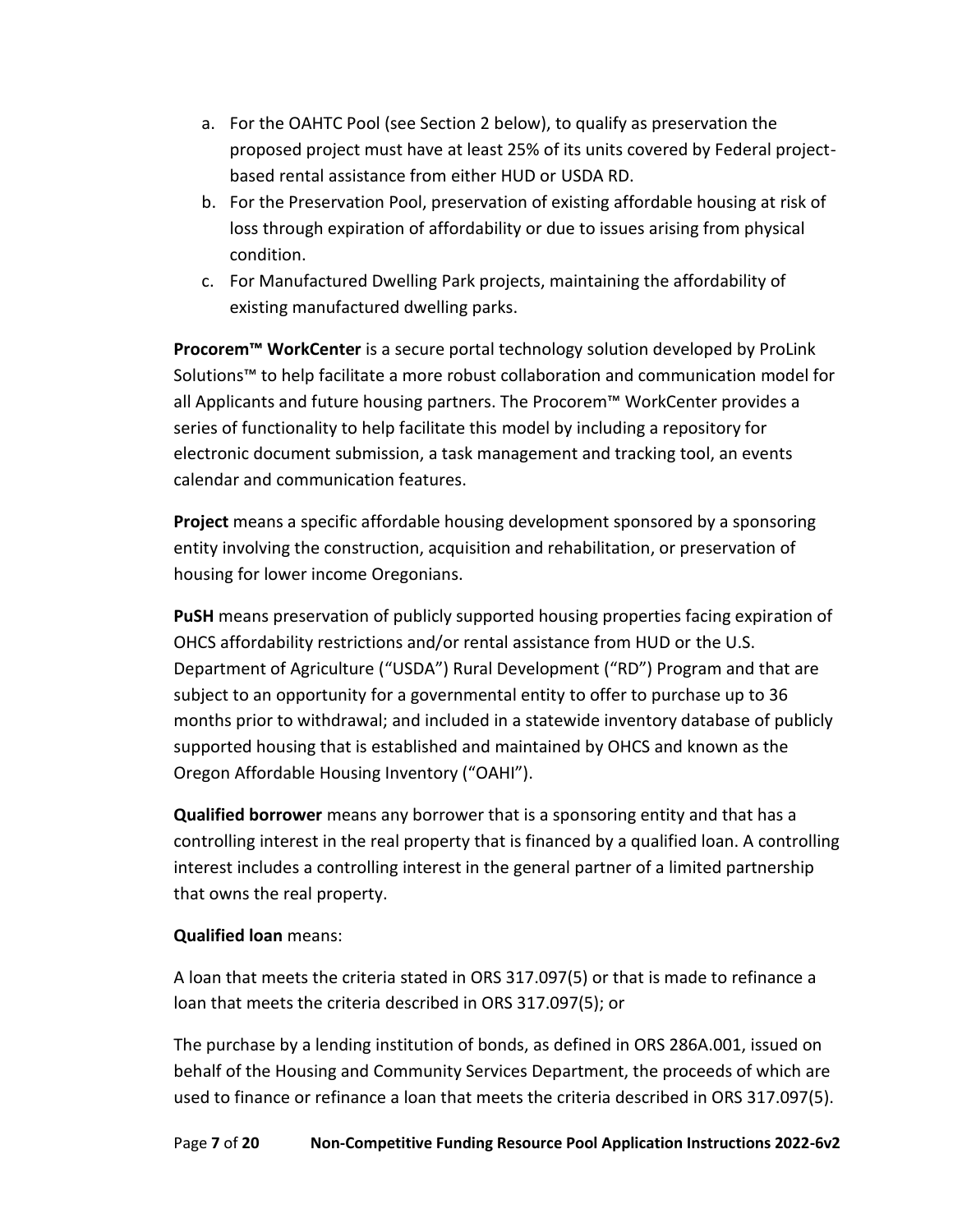**Qualified Nonprofit** means a housing corporation that is exempt from income taxes under section 501(c)(3) or (4) of the Internal Revenue Code.

**Regional Area(s)** means Rural Areas, Urban Areas, and Wildfire Areas as defined below.

**Rehabilitation Project** means a project where required repairs, replacements, and improvements involve the replacement of one or more major building components, or where the costs of the rehabilitation exceed 15% of the property's replacement cost after completion of all required repairs, replacements, and improvements.

**Rent Pass through** means the value of Oregon Affordable Housing Tax Credits loan rate discount that is extended by the Project owner to the tenants in the form of reduced rents.

**Rural Areas** means communities outside of the Portland Urban Growth Boundary with a population of 15,000 or less in counties within Metropolitan Statistical Areas (MSAs) (Benton, Clackamas, Columbia, Deschutes, Jackson, Josephine, Lane, Marion, Multnomah, Polk, Washington, and Yamhill Counties) and in communities with a population of 40,000 or less in the balance of the State.

**Sponsoring entity** means a nonprofit corporation, nonprofit cooperative, State governmental entity, local unit of government, housing authority or any other person, provided that such person has agreed to restrictive covenants imposed by a nonprofit corporation, nonprofit cooperative, State governmental entity, local unit of government or housing authority.

**State** means the State of Oregon.

**Urban Area** means a regional area for receiving GHAP funds through these Application Instructions that serves other areas in Oregon that are not included in the "Rural Areas" definition above.

**Wildfire Area** means an area of the State damaged by wildfire and eligible to receive wildfire-specific funds as detailed in these Application Instructions.

#### <span id="page-7-0"></span>**Eligible Activities and Funding Available**

Applicants may apply for only one eligible type of activity described in Sections 2, 3, and 4 below, and may request funding only up to the available funding per project for projects within that activity type. Please see the chart below for the funding available through this offering.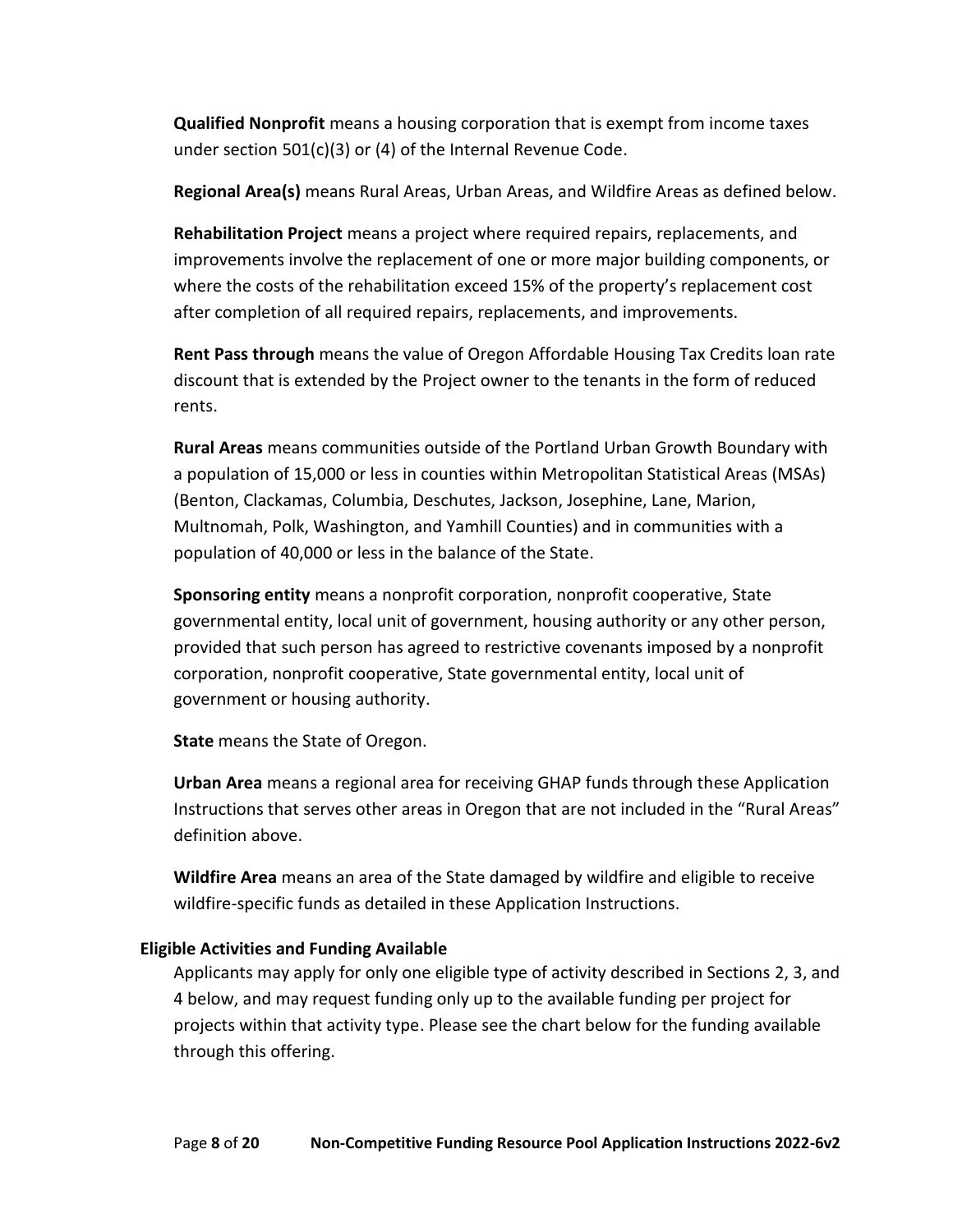| Sec.           | <b>Pool Name</b>             | 4% Leverage | <b>Funding Sources and Amounts</b> |
|----------------|------------------------------|-------------|------------------------------------|
| 2              | <b>OAHTC</b>                 | <b>None</b> | \$250M OAHTC                       |
| $\overline{2}$ | <b>OAHTC Wildfire</b>        | None        | \$200M OAHTC                       |
| 3              | PuSH*                        | None        | \$10M Preservation, OAHTC**        |
| 3              | Affordable Rental            | None        | \$20M Preservation, OAHTC**        |
|                | <b>Housing Preservation</b>  |             |                                    |
| 4              | <b>Manufactured Dwelling</b> | None        | \$25M Pres., OAHTC**               |
|                | Park Preservation            |             |                                    |

*\*For housing acquisition costs only. Must be a property included in the Statewide Inventory maintained by OHCS.*

*\*\*Up to 95% of permanent loan amount.*

If resources are oversubscribed, and remaining resources are not adequate to fully fund the last Application, OHCS reserves the right to add additional resources, if available.

A reservation requested through these Application Instructions may not include a reservation request relating to any other OHCS funding opportunity.

If an Applicant has already received a reservation of funds from a different OHCS funding opportunity for the Applicant's project, the Applicant is ineligible to apply for or receive a reservation of funds pursuant to these Application Instructions.

## <span id="page-8-0"></span>**General Criteria for All Eligible Activities**

The following criteria are applicable for all funding sources and activities with respect to these Application Instructions:

- a. Projects must offer long-term leases (one year or more).
- b. Projects involving permanent relocation must submit a completed relocation supplemental form. This form will be provided through the Procorem WorkCenter.
- c. Applicants may only submit one application per Project site. OHCS will only accept one application for a specific site regardless of whether the application is for the entire site or only a part of the site, and regardless of whether the applications are submitted by the same Applicant or by multiple Applicants. If there is more than one application received for the same site, or any part of the site, OHCS may disqualify all of the applications. The non-refundable application charge for each Applicant will be retained by OHCS.
- d. Projects funded through these pools must, at minimum, be restricted for an affordability period required through each source of funding and listed in these Application Instructions.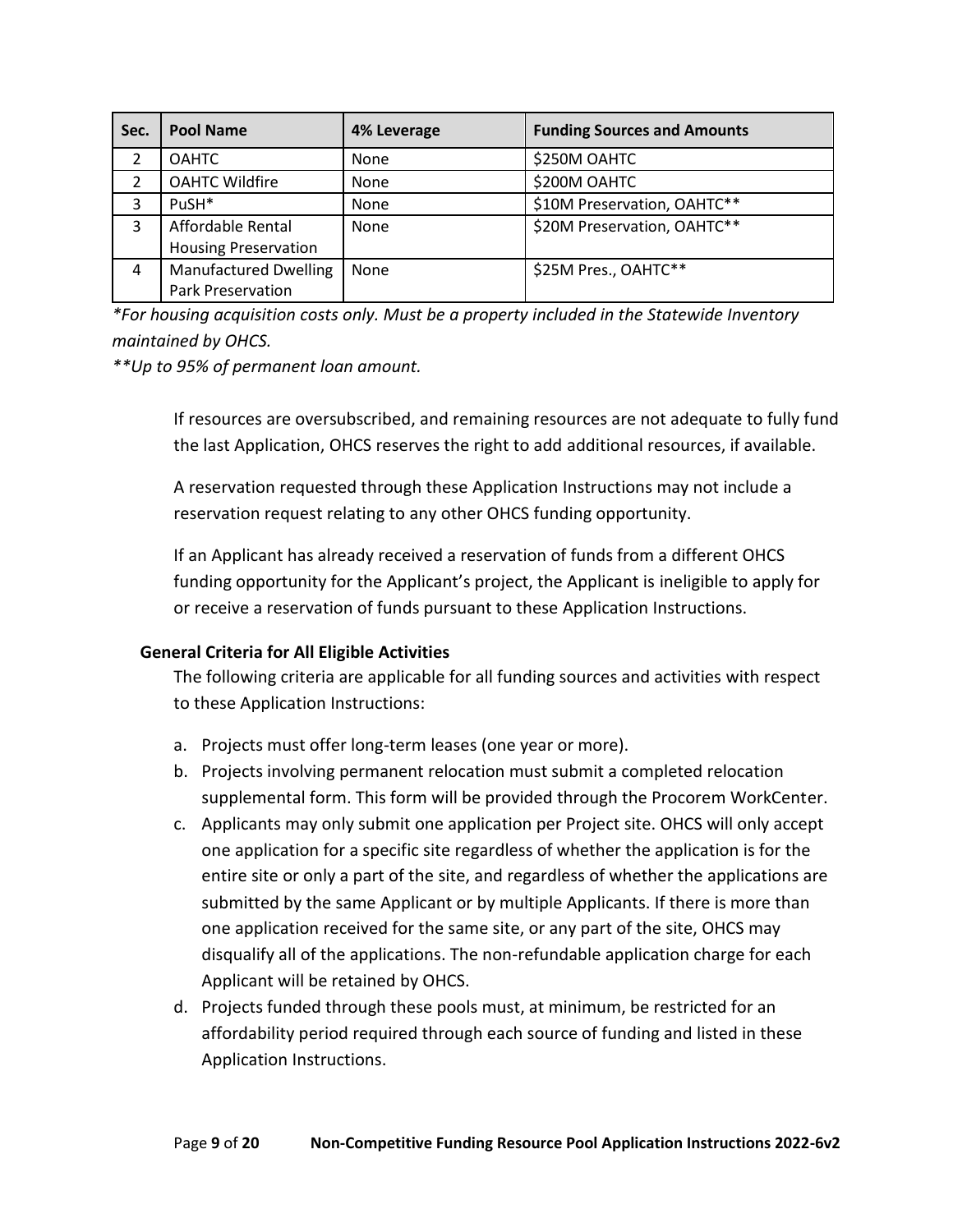- e. Income and rent restrictions are based on the HUD defined Multifamily Tax Subsidy Projects ("MTSP") limits.
- f. Projects must be owned by a single asset entity ("SAE"). The SAE must be established prior to construction closing or disbursement of any OHCS funds.<sup>1</sup>
- g. 4% LIHTC Note: To qualify for the 4% LIHTC, a Project must finance a minimum of 50% of eligible Project costs with private activity bond funds.
- h. If funding provided through any of the resource pools provided in sections 2. through 4 are fully allocated, OHCS will no longer accept applications for requests from that resource pool.
- i. All Applicants seeking funding through these Application Instructions must address how their Project helps to achieve goals stated in OHCS's Statewide Housing Plan. This information must be provided in the narrative sections included in the Application. The plan can be accessed here: [https://www.oregon.gov/OHCS/PAGES/OREGON-STATE-WIDE-HOUSING-](https://www.oregon.gov/OHCS/PAGES/OREGON-STATE-WIDE-HOUSING-PLAN.ASPX)[PLAN.ASPX](https://www.oregon.gov/OHCS/PAGES/OREGON-STATE-WIDE-HOUSING-PLAN.ASPX)

j. Applicants may not request funds that are not offered pursuant to these Application Instructions.

- k. OHCS uses general underwriting guidelines in its due diligence and Project review process to ensure ongoing Project viability and risk mitigation throughout the application process and development. Such guidelines are consistent with the industry standard minimum requirements of mortgage lenders, investors, and other potential public funding sources. The guidelines include, but are not limited to:
	- Minimum debt service coverage ratio of 1.20 on all "must-pay" debt.
	- 7% vacancy rate.
	- 2% escalation of rents and 3% escalation of operating expenses.
	- No operating reserves may be funded with OHCS funds awarded through these Application Instructions.
	- No more than 10% of OHCS funds can be used to capitalize replacement reserves.
	- The initial capitalized operating reserve needs to be equal to six months of the operating expenses and debt service as shown in the application on the Operating Budget sheet. (Note: the application must show annual expenses. The annual expense amount must be divided by two in order to calculate expenses for six months.)
	- Minimum annual replacement reserve deposit of \$450 per unit

 $1$  OHCS may at its sole discretion waive this requirement if it finds that the requirement unreasonably inhibits the Project.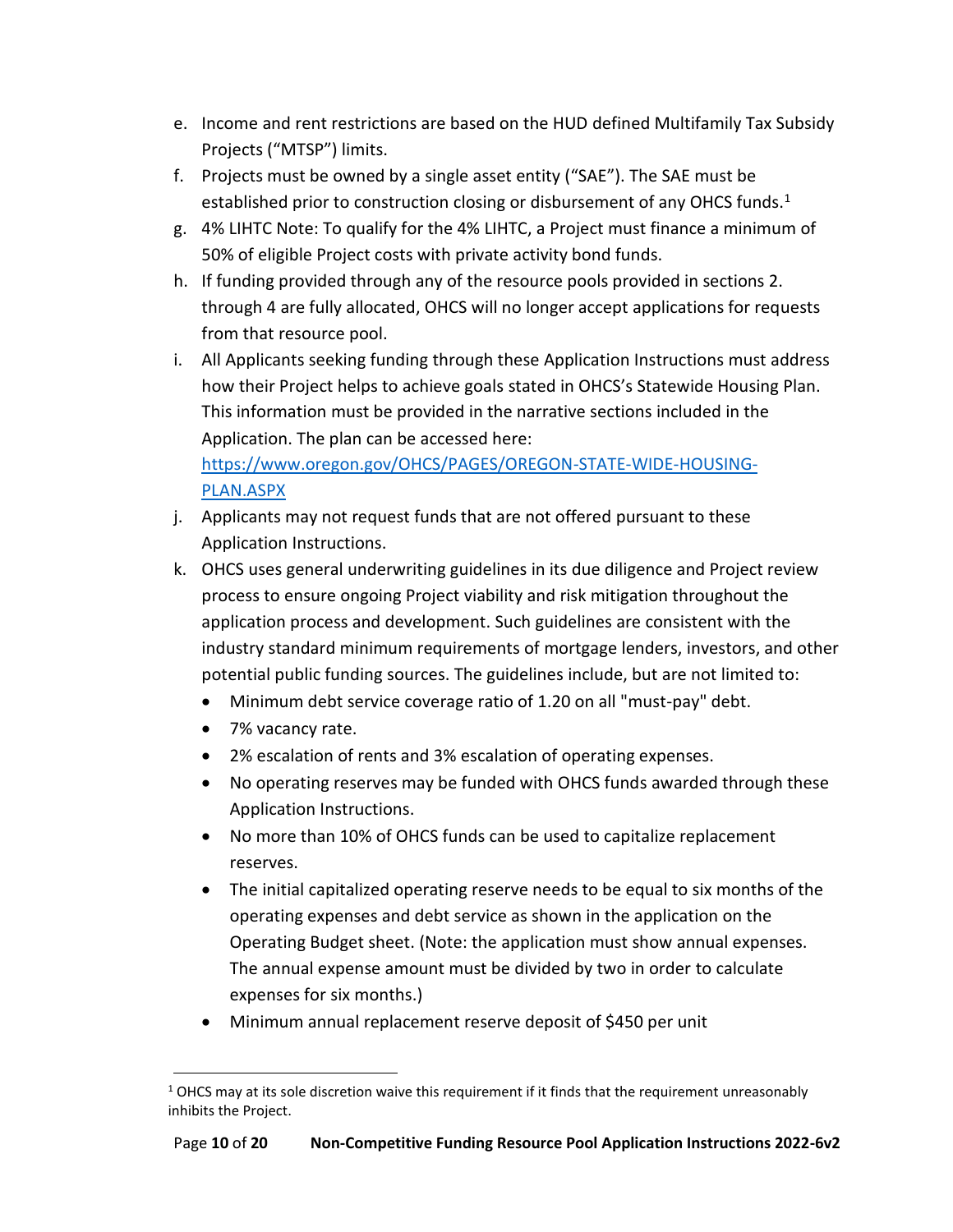- Prior to closing, a Phase I environmental study is required. The study must be no older than one year from the date of the application.
- Demonstration of meeting BOLI compliance prior to construction closing.
- Other Requirements: If other public capital or operating subsidies are used in financing the Project, applicable requirements of those capital or subsidy sources will also apply.

# <span id="page-10-1"></span><span id="page-10-0"></span>**2. Oregon Affordable Housing Tax Credit Resources Pool**

## **OAHTC Pool Purpose**

The Oregon Affordable Housing Tax Credit ("OAHTC") pool reduces interest rates and requires the Project sponsor to pass the savings from the lower interest rates on to tenants by lowering rents. These tax credits can also be used to reduce interest rates on loans to facilitate the recapitalization of portfolio Projects. Where funds are used to preserve affordability in Projects that have federal rent assistance from HUD or USDA RD, there is no requirement to pass through interest savings to tenants. There is also no requirement to pass through interest savings to tenants in the case of Manufactured Dwelling Park preservation using OAHTC.

## <span id="page-10-2"></span>**OAHTC Pool Availability**

Up to \$250,000,000 in OAHTCs are available for use in 2022. In addition, up to \$200,000,000 in OAHTCs are available for use in 2022 for federally declared wildfire disaster areas. Additional details can be found in the established methodology document at:

[https://www.oregon.gov/ohcs/development/Documents/nofa/2021/FederallyDeclared](https://www.oregon.gov/ohcs/development/Documents/nofa/2021/FederallyDeclaredDisasterArea-PreferenceforNOFA.pdf) [DisasterArea-PreferenceforNOFA.pdf](https://www.oregon.gov/ohcs/development/Documents/nofa/2021/FederallyDeclaredDisasterArea-PreferenceforNOFA.pdf)

All OAHTC resources are offered on a first to apply, first to be reviewed for funding basis.

## <span id="page-10-3"></span>**OAHTC Pool Parameters**

- a. The per project OAHTC limit is up to 95% of the amount of the permanent loan.
- b. Every OAHTC request must demonstrate that the Applicant is maximizing other available resources and must clearly demonstrate need for OAHTC.
- c. All units in the Project must serve households earning below 80% AMI, as determined by HUD.
- d. Only the following entities are eligible to receive OAHTCs:
	- Nonprofit corporations registered to do business in the State of Oregon
	- Nonprofit cooperative organizations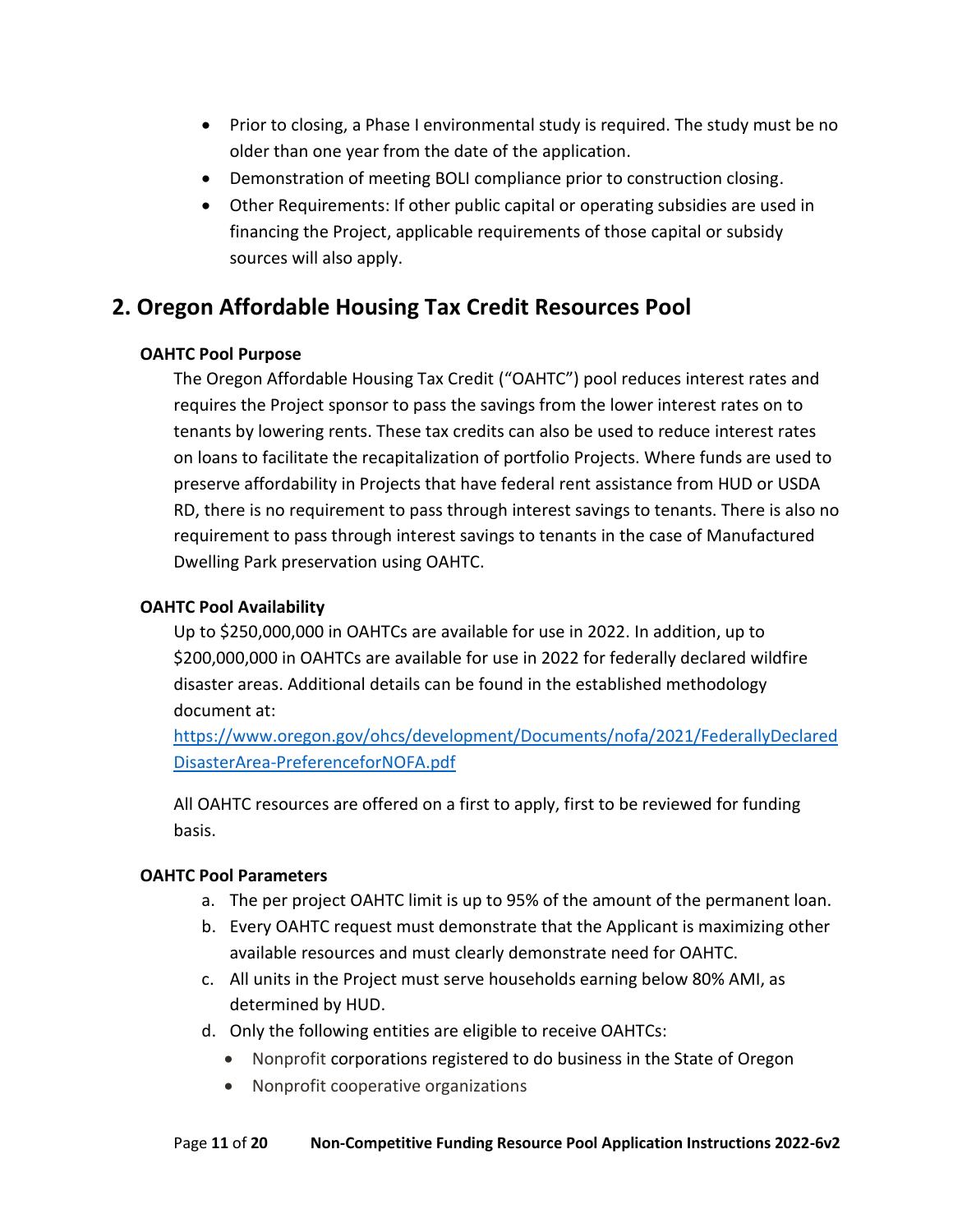- State governmental entities
- Housing Authorities
- For-Profit Entities
- e. OAHTCs may be used on the following project types:
	- New construction
	- Rehabilitation
	- Preservation (excluding HUD 811) of projects with HUD or USDA-RD rental subsidies
	- Acquisition Projects
- f. Financial restructuring for OHCS Portfolio Projects: OAHTC Applicants must agree to a minimum of 20 years of affordability ("Affordability Period"). OAHTC affordability restrictions do not supersede affordability restrictions attached to other funding sources.
- g. Loans made in conjunction with these tax credits are expected to close within 240 days from the date OAHTC applications are approved.
- h. Units served through these tax credits are expected to be placed in service within two years from the date of closing.
- i. Applicants may only submit one application within any 15-day period. OHCS Finance Committee must approve applications prior to reservations. Finance Committee may at its discretion reject applications at which time OHCS staff will communicate to the Applicant the reason for rejection of the application. Applicants may make changes to the application and resubmit.
- j. Each application must not exceed the maximum allocation of available funds.

## <span id="page-11-0"></span>**New Construction / Rehab – OAHTC only**

For Applicants who are only applying for OAHTC for Projects involving new construction and/or rehabilitation of housing:

- a. Units must be ready for initial lease-up within 36 months of the date of construction closing.
- b. New construction and rehabilitation projects must demonstrate pass through of savings to reduce tenant rents over the compliance period.

## <span id="page-11-1"></span>**Preservation – OAHTC Pool**

The following categories of housing are eligible to use OAHTC pool for preservation:

- a. Federal Project Based Rent Assisted (PBRA) Project
- b. Rent Assistance Demonstration (RAD)/Section 18 Federal
- c. Financial Restructuring for OHCS Portfolio Projects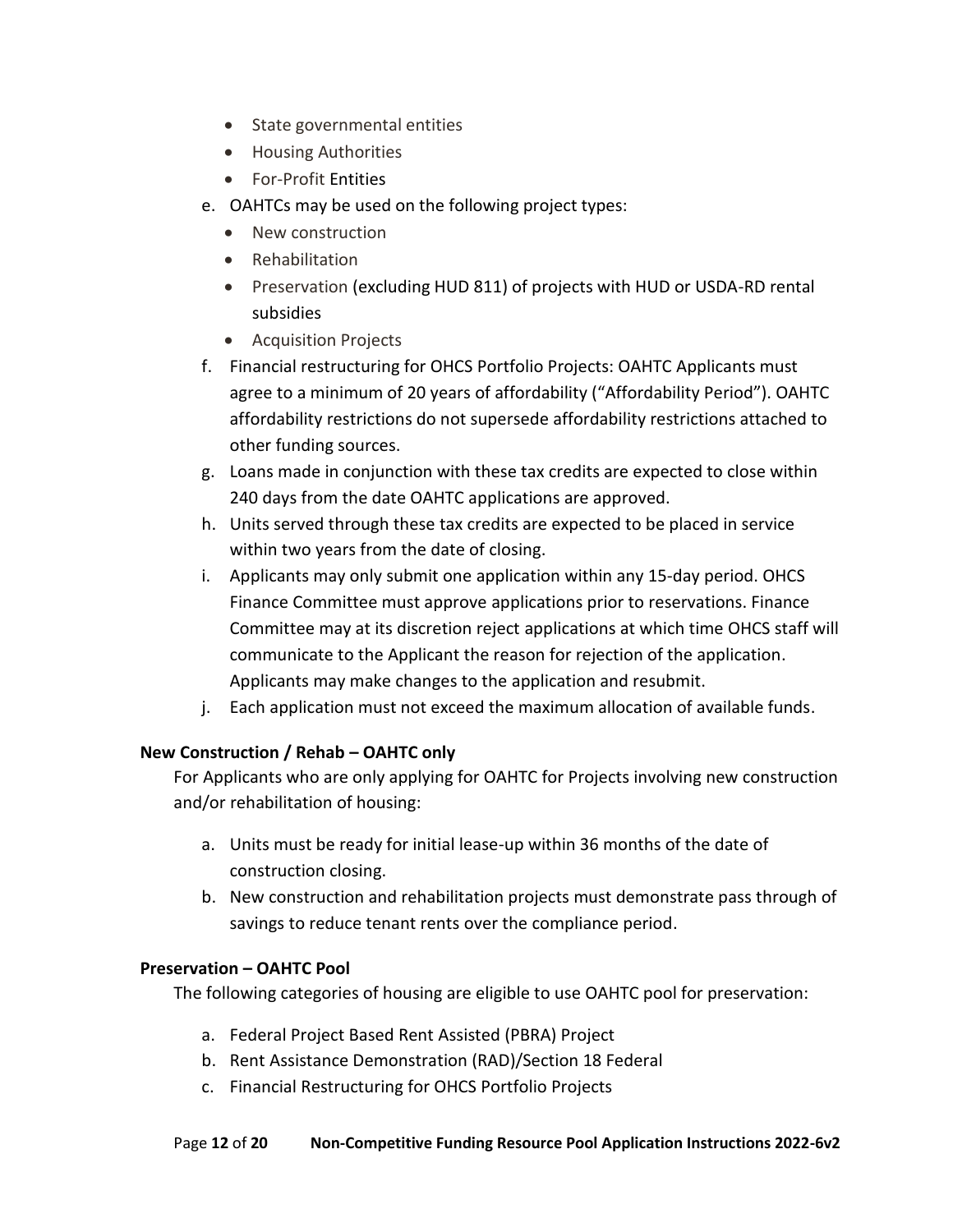#### <span id="page-12-0"></span>**Manufactured Park Preservation – OAHTC Pool**

Under this eligible activity, tax credits must benefit one or more of the following entities:

- a. A Tenants Committee as provided in ORS 90.844
- b. A Manufactured Dwelling Park nonprofit cooperative as provided in ORS 62.803
- c. A Housing Authority established under ORS 456.055 through 456.235

# <span id="page-12-1"></span>**3. Affordable Project Preservation**

The OHCS preservation funds provide grant funds to recapitalize and fund envelope improvements to existing affordable housing at risk of loss. This loss could be due to envelope and major system degradation and/or health and safety issues as identified by a Capital Needs Assessment and for projects currently in OHCS's portfolio with an OHCS Risk Rating.

## <span id="page-12-2"></span>**Eligible Preservation Project Types**

- a. Federal Project Based Rent Assisted Project
- b. RAD/Section 18 Federal Assistance
- c. OHCS Portfolio financial restructuring
- d. Other affordable housing in need of preservation. For properties not currently in OHCS Portfolio seeking preservation funds through these Application Instructions, acceptance of OHCS funding will mean accepting OHCS affordability requirements and will make the housing a part of the OHCS Portfolio.

## <span id="page-12-3"></span>**Risk Rating Eligibility Review**

An Applicant requesting preservation funds must submit a pre-application. After submission of the pre-application, the Portfolio Administration and Compliance Section will conduct a review of the Project's risk rating to determine if there are any issues that would cause the property to be ineligible for participation in the pool. OHCS staff will conduct this review before Applicants are given access to their WorkCenter and the application.

| <b>Preservation Activities</b>     | <b>Funding Available</b> | <b>Subsidy Limits</b> | Affordability |
|------------------------------------|--------------------------|-----------------------|---------------|
| <b>Preservation Pool Resources</b> | \$20 million             | \$20,000 per unit     | 60 years      |
|                                    | Grant                    | maximum               |               |
| <b>Preservation PuSH Pool</b>      | \$10 million             | Demonstrated need     | 60-years      |
| Resources                          | Grant                    |                       |               |

## <span id="page-12-4"></span>**Funding Availability for Project Preservation**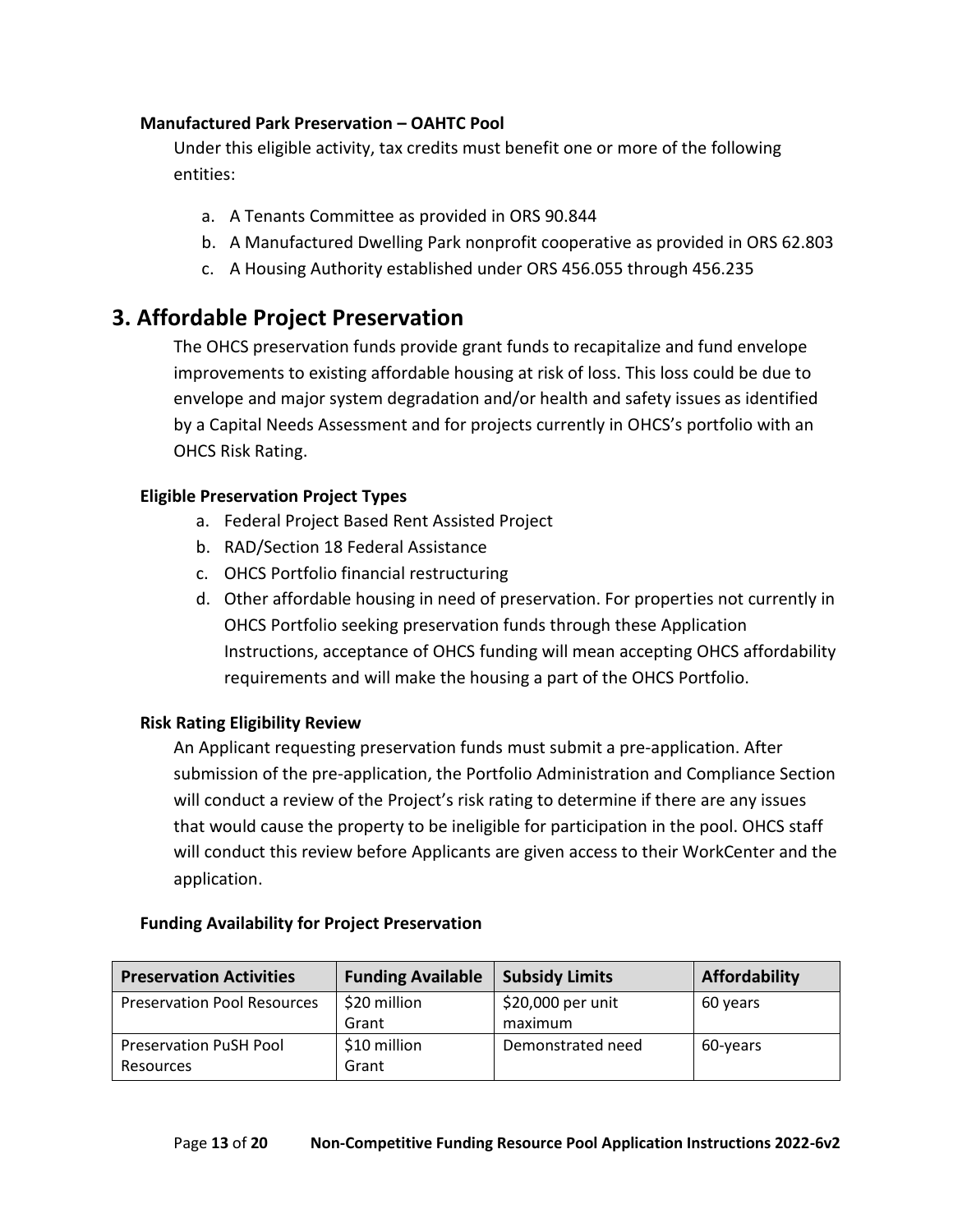| <b>Preservation for Wildfire</b> | \$2.5 million | Must be justified by     | 60 years |
|----------------------------------|---------------|--------------------------|----------|
| Direct Awards                    | as Loans      | Capital Needs Assessment |          |

# <span id="page-13-1"></span><span id="page-13-0"></span>**4. Park Preservation (GHAP or GHAP with OAHTC)**

#### **Park Preservation Purpose**

The Purpose of the Preservation of Manufactured Dwelling Parks ("PMDP") program is to assist eligible Manufactured Dwelling Parks, Mobile Home Park resident groups or qualified non-profits in either gaining control over rising rents or taking control of parks that the park owners are considering closing. Funds acquired through the PMDP program may be used to acquire such parks, and if demonstrated as necessary, rehabilitate such parks.

#### <span id="page-13-2"></span>**Eligible Entity Types**

Under this eligible activity, funds must benefit the following entity types:

- a. Tenants Committee as provided in ORS 90.844
- b. Manufactured Dwelling Park nonprofit cooperative as provided in ORS 62.803
- c. Housing authority established under ORS 456.055 through 456.235
- d. Local government as defined in ORS 197.015
- e. Qualified nonprofit
- f. Tribal Nation

#### <span id="page-13-3"></span>**Program Guidelines**

- a. Must demonstrate to OHCS's satisfaction evidence of compliance with ORS. 90.846.
- b. Funds are available statewide.
- c. OHCS will allocate a total of \$25,000,000 in GHAP funding.
- d. Projects may request OAHTC with park preservation funds. There is no Project cap on the amount of OAHTCs that may be requested.
- e. Applications submitted through this pool process may not be used with or in combination with any other OHCS NOFA or fund offering.

#### <span id="page-13-4"></span>**Subsidies**

Subsidies are limited to the following:

- a. \$40,000 cap per space in funding for parks with 51 spaces or more
- b. \$50,000 cap per space in funding for parks with 50 spaces or fewer
- c. There is not a per space or per park cap for OAHTCs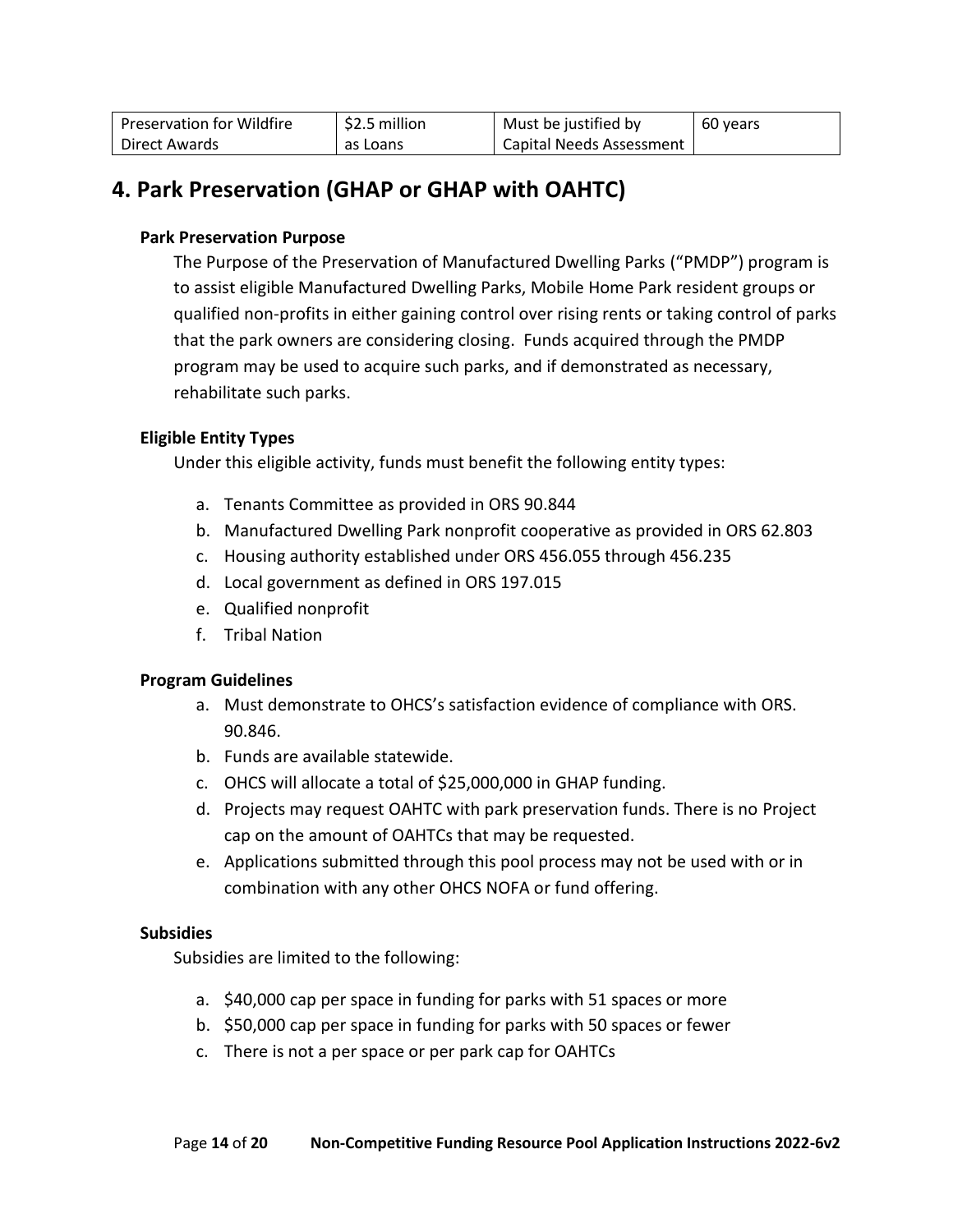#### <span id="page-14-0"></span>**Funding and Project Guidelines**

- a. Funds are awarded in the form of a grant
- b. Applicants must agree to a minimum of 60 years of affordability ("Affordability Period")
- c. Projects must agree to minimum affordability and be committed to providing opportunities. A minimum 60% of park spaces must be occupied by residents at or below 80% of area median income (AMI) as determined by the US Department of Housing and Urban Development (HUD) ("Affordability Requirement").
- d. Grants will require repayment if the Park is sold or there is a change in the park's use or Affordability Requirement during the Affordability Period
- e. The intention of this resource is to provide funding to purchase a park. However, rehabilitation may be funded with these funds if a demonstrated need exists.
- f. Funding can only be used for Project acquisition and rehabilitation costs. Administrative costs, reserves, developer fees and operational expenses may not be paid for with these funds.
- g. Projects receiving funding under these Application Instructions are not eligible for additional OHCS funding for five years from the placed in service date.

# <span id="page-14-2"></span><span id="page-14-1"></span>**5. Application**

## **Application Process**

The process for a funding reservation through these Application Instructions will be a two-step process requiring the submission of a pre-application with required attachments, and subsequent submission of the application ("Application" and commonly referred to as the "full Application") with additional required attachments.

## <span id="page-14-3"></span>**Timing of Submission**

- a. The first come first to be reviewed date starts the date of the pre-application submission to OHCS email inbox [MFNOFA@HSC.Oregon.gov](mailto:MFNOFA@HSC.Oregon.gov)
- b. Pre-applications and Applications must be complete in order to pass review. If an Application is missing information or contains inconsistencies, OHCS will respond with instructions for what must be addressed in order for the Application to be complete and to pass review. Applicants have 15 days from the date of the instructions to respond fully to those instructions. If the Applicant responds fully by that deadline, the Application submission date will be the date of the initial submission. If the Applicant does not respond fully by that deadline, the Application submission date will be the date on which the Applicant has fully responded and submitted a complete Application.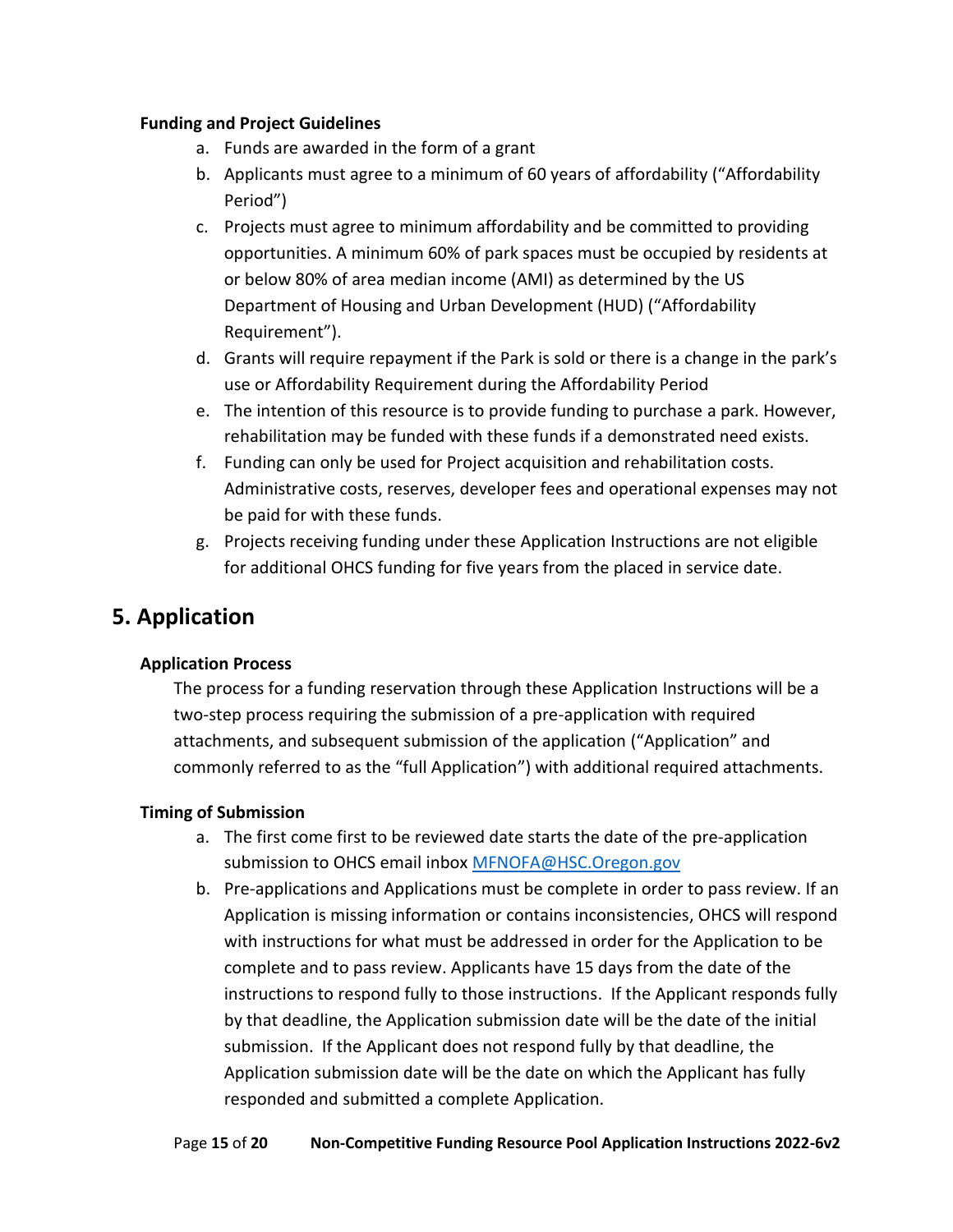#### <span id="page-15-0"></span>**Pre-Application Submission**

Follow the steps below to submit a pre-application:

- a. Download the pre-application and site review checklist from the OHCS website, here: [https://www.oregon.gov/ohcs/development/Pages/notice-of-funds](https://www.oregon.gov/ohcs/development/Pages/notice-of-funds-availability.aspx)[availability.aspx](https://www.oregon.gov/ohcs/development/Pages/notice-of-funds-availability.aspx)
- b. Attachments to the site review checklist are not required at pre-application but are required by submission of the Application.
- c. Submit a completed pre-application and completed site review checklist together to [MFNOFA@hcs.oregon.gov](mailto:MFNOFA@hcs.oregon.gov)
- d. The deadline for submission of the pre-application is December 1, 2022.

Once OHCS has received a pre-application, it will complete the following steps:

- a. OHCS will generate a Procorem WorkCenter for the Project and provide the Applicant with access credentials for the intended Project staff.
- b. Projects seeking OHCS portfolio preservation funds will be reviewed by the OHCS Portfolio Management Section for an updated Portfolio Risk Rating and determination of eligibility for funding.
- c. Once Applicants have received credentials, they can log into Procorem here: <https://app.procorem.com/login>
- d. OHCS will evaluate the pre-application and either provide access to the Application in the Project's WorkCenter or respond with instructions.

## <span id="page-15-1"></span>**Application Submission Requirements**

- a. The Application along with all required materials and documentation, must be submitted to OHCS through Procorem WorkCenters; applications are accepted until **December 15, 2022, at 4:00 PM PST** or until there are no remaining resources to reserve to Projects, whichever occurs first.
- b. Applications must be complete. If applications are not complete, OHCS will respond with instructions for how to complete the application.
- c. Additional instructions for required materials and submission are included in the Application.

## <span id="page-15-2"></span>**Application Charges**

- a. Must be documented as received by OHCS Finance Section before processing of application can begin.
- b. Application charge amount
	- Applications for OAHTC Pool only are \$1,000.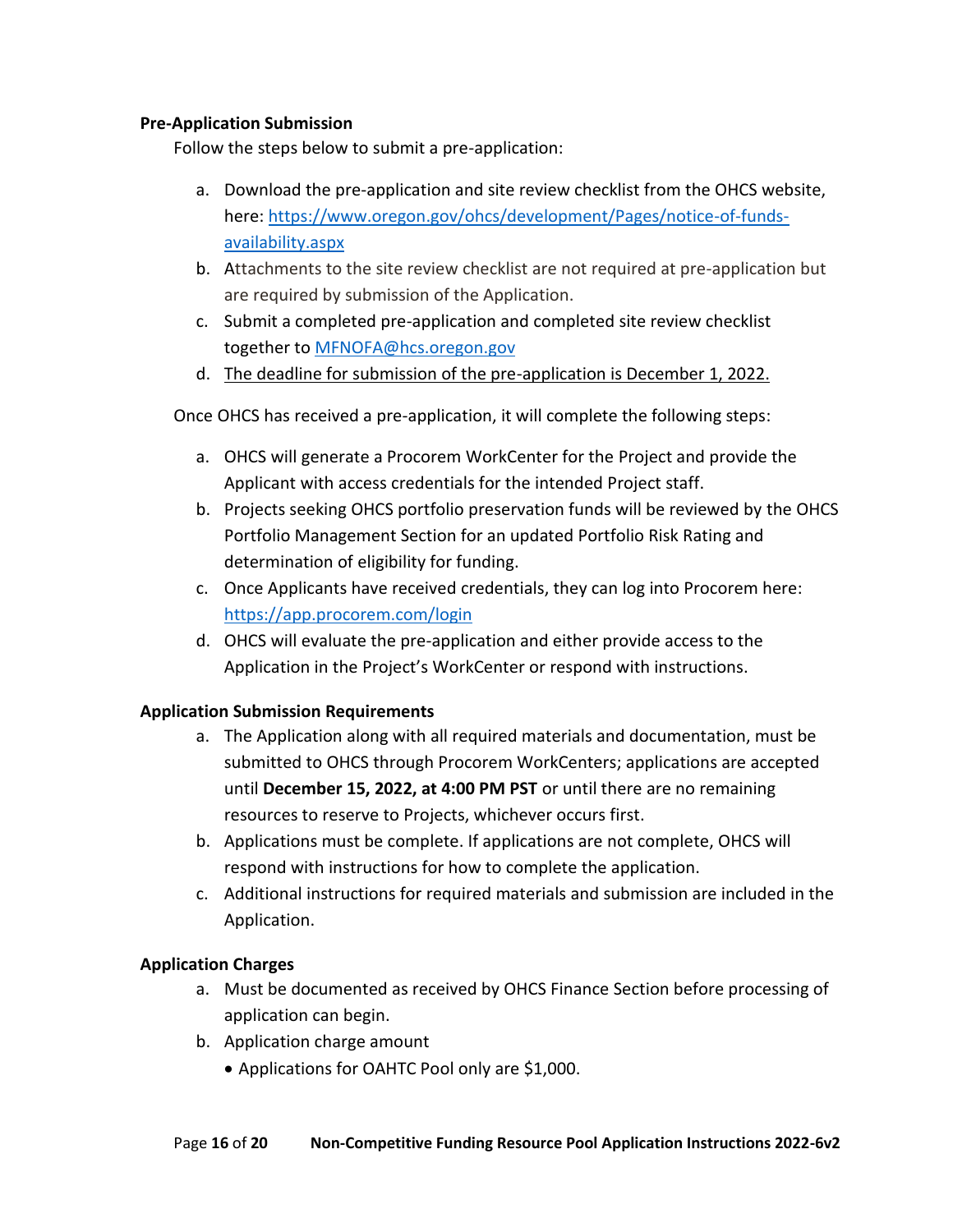- Applications for capital funding either as a grant or loan with or without OAHTCs are \$2,500.
- Applications requesting 4% LIHTC are charged a \$5,000 application charge.
- Charges are not cumulative.
- c. All application charges are non-refundable.
- d. All Applicants must submit application charges via mail. OHCS cannot accept any electronic payments for application charges.
- e. Applicants must submit a check for the application charges via mail to the address below, along with the transmittal form provided with the Application. If the Application charge is not received, the Application is considered incomplete. It will be rejected and be ineligible for funding until the Application charge is received.
- f. Send Application Charges to:

Oregon Housing and Community Services Attn: Affordable Rental Housing Re: Non-Competitive Funding Resource Pool 725 Summer St. NE, Suite B Salem, OR 97301

## <span id="page-16-0"></span>**Application Questions**

- a. Inquiries relating to the Application process, its administration, or the substantive technical portions of the Application should be directed to: [MFNOFA@hcs.oregon.gov](mailto:MFNOFA@hcs.oregon.gov)
- b. Please note "Funding Resource Pool" in the subject line. Frequently Asked Questions (FAQs) and answers will be posted on the OHCS website and WorkCenters at regular intervals during the time that the Application period is open. The Application period closes December 15, 2022.

# <span id="page-16-2"></span><span id="page-16-1"></span>**6. Application Review, Funding Reservations, and Charges**

## **Application Review**

After the pre-application has been reviewed as referenced in Section 4.3 and OHCS staff have determined the Applicant is eligible to receive a WorkCenter and Full Application, credentials for WorkCenter access and access to the Application, along with required supplementals, will be provided within roughly 15 days depending on staff workload.

After the Application, including all required supplementals and documentation, has been properly submitted, OHCS Program staff will assess Project Applications for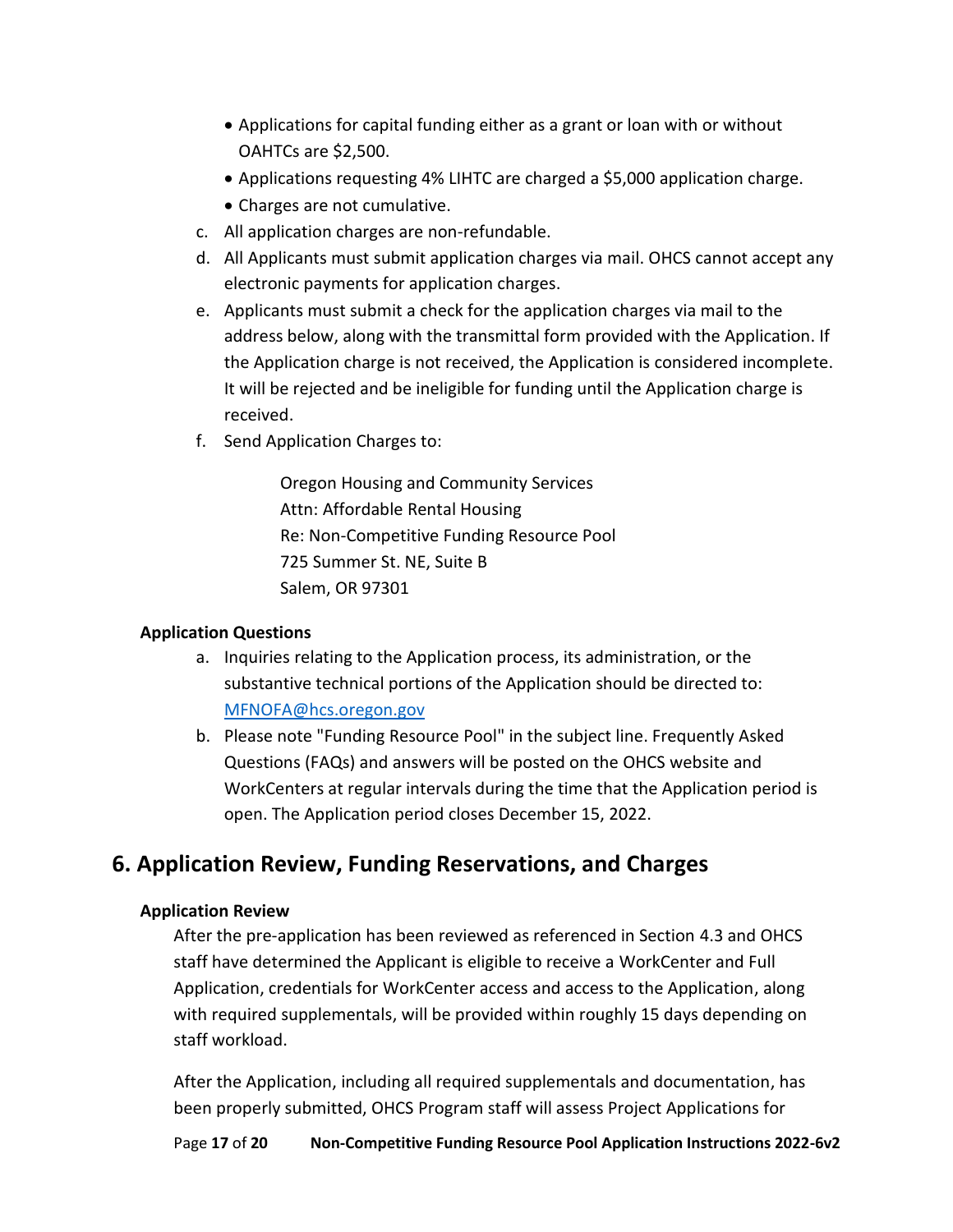completeness. If the Application is determined to be incomplete or in need of clarifications, OHCS will respond with instructions for how to proceed. Once the Application is deemed complete, OHCS will work internally to receive the appropriate levels of approval for the Project funding request.

- a. OAHTC funding requests must be presented to the OHCS Finance Committee for approval.
- b. All Project requests equal to or greater than \$1,000,000 or that constitute more than 50% of the total development budget for a Project with a development budget of more than \$1,000,000, must be presented to the Oregon Housing Stability Council for approval.

Once the Application has received all appropriate levels of approval, a Reservation and Conditions Letter ("RCL") will be prepared for the Project sponsor to review and sign. For OAHTC requests, OHCS will issue a certificate to the lender identified in the Letter of Intent ("LOI") after legal documents have been signed and the Sponsor and the Lender have closed on the loan.

## <span id="page-17-0"></span>**Charges**

- a. Reservation Charges
	- All grant reservations are subject to a charge of 1% of the grant reservation amount, due at time of construction closing.
	- All loan reservations are subject to a charge of 1.5% of the loan reservation amount, due at time of construction closing.
- b. A recipient charge of \$2,000 is due within 30 days of funding approval.
- c. Recipients of funds through an application as prescribed by these Application Instructions are subject to a \$25 per unit per year monitoring charge.

# <span id="page-17-1"></span>**7. General Application Terms and Conditions**

- a. An Applicant that receives a reservation of funds ("Reservation") pursuant to these Application Instructions will be designated as Grantee in the conditional commitments (Reservation and Conditions Letter) issued to them by OHCS. All Reservations are conditional in nature. Reservations are contingent upon the terms set forth therein, the continuing availability to OHCS of the described funds, the continuing authority of OHCS to disburse or allocate such funds, and the successful negotiation, execution, and recording (if required) of relevant documents in a manner satisfactory to OHCS in its sole discretion.
- b. ORS 60.701 requires that foreign corporations be registered with the State of Oregon, Office of the Secretary of State, before conducting business in the State.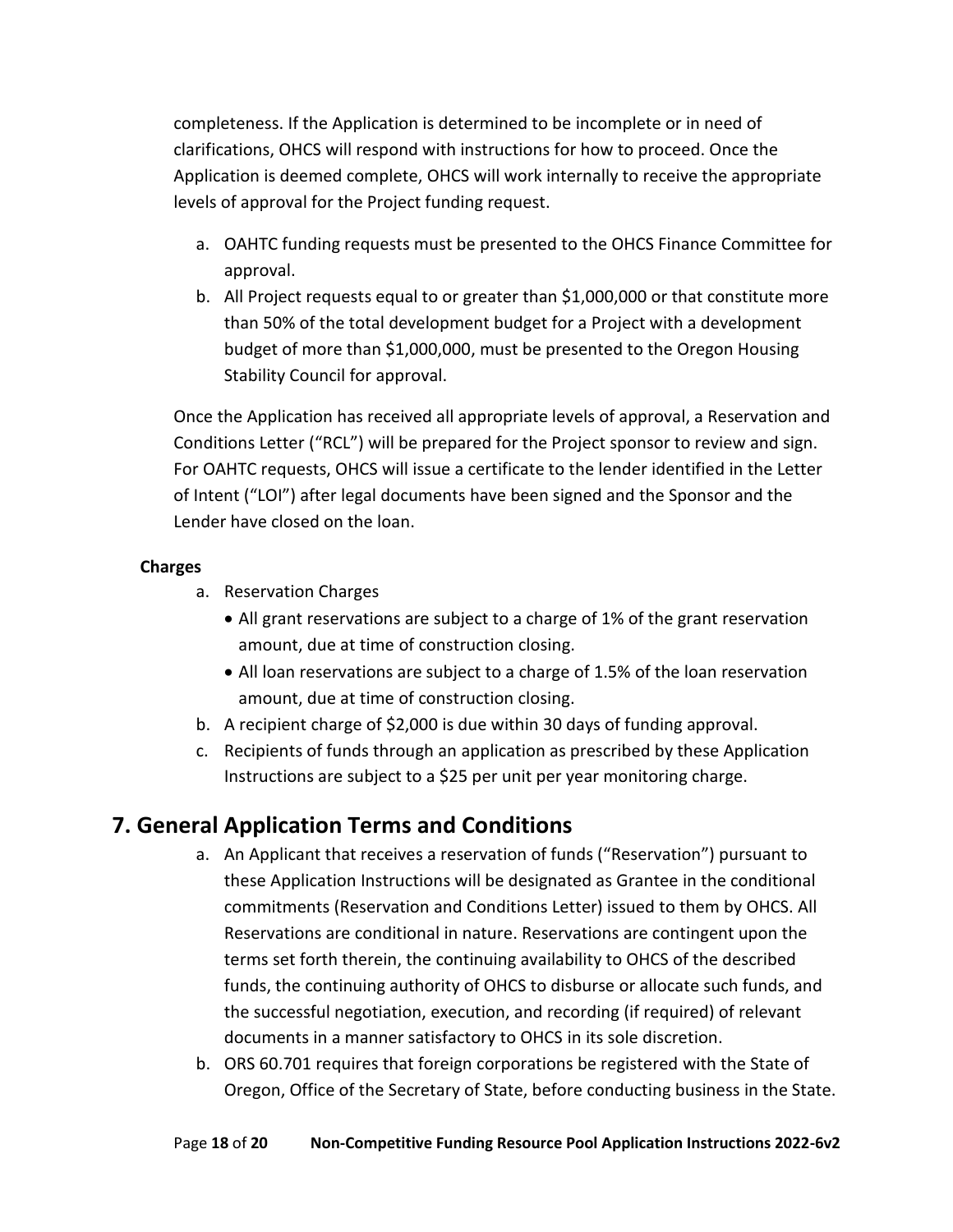A foreign corporation (ORS 60.001) means a for-profit corporation incorporated under a law other than the law of the State of Oregon. If a foreign corporation is selected for a Reservation, it must register to do business in Oregon.

- c. OHCS reserves the right:
	- i. To amend the Application form or any of the related materials prior to the closing date,
	- ii. To amend the deadline for submitting Applications,
	- iii. To determine whether an Application substantially complies with the requirements of the Application and these Application Instructions,
	- iv. To waive any minor irregularity, informality, or nonconformance with the requirements of the Application or these Application Instructions, or
	- v. To obtain from or provide to other public agencies, upon request, references regarding the Applicant's performance.
- d. At any time prior to Agreement execution (including after announcement of the apparent Reservation), OHCS may:
	- i. Reject any Application that fails to substantially comply with all prescribed OAHTC Pool procedures and requirements, including the execution and recording of documents satisfactory to OHCS,
	- ii. Reject all Applications received and cancel this offering upon a finding by OHCS that such cancellation would be in the best interests of the State; or
- iii. Seek clarification on any or all Applications.
- e. All Applications received, together with copies of all documents pertaining to Reservations or certifications, will be kept by OHCS and made a part of a file or records, which will be open to public inspection. If an application contains any information that is considered a trade secret under ORS 192.501 (2), each sheet containing such information must be marked with the following:
	- i. "This application constitutes a trade secret under ORS 192.501 (2) and should not be disclosed except in accordance with the Oregon Public Records Law, ORS Chapter 192."
	- ii. The Oregon Public Records Law exempts from disclosure only bona fide trade secrets, and the exemption from disclosure applies "unless the public interest requires disclosure in the particular instance," ORS 192.501 (2). Therefore, non-disclosure of a document or any portion of a document submitted as part of an Application may depend upon official or judicial determination made pursuant to the Oregon Public Records Law.
	- iii. The Applicant will be required to assume responsibility for performance required by the Agreement, whether performed by the Applicant, a